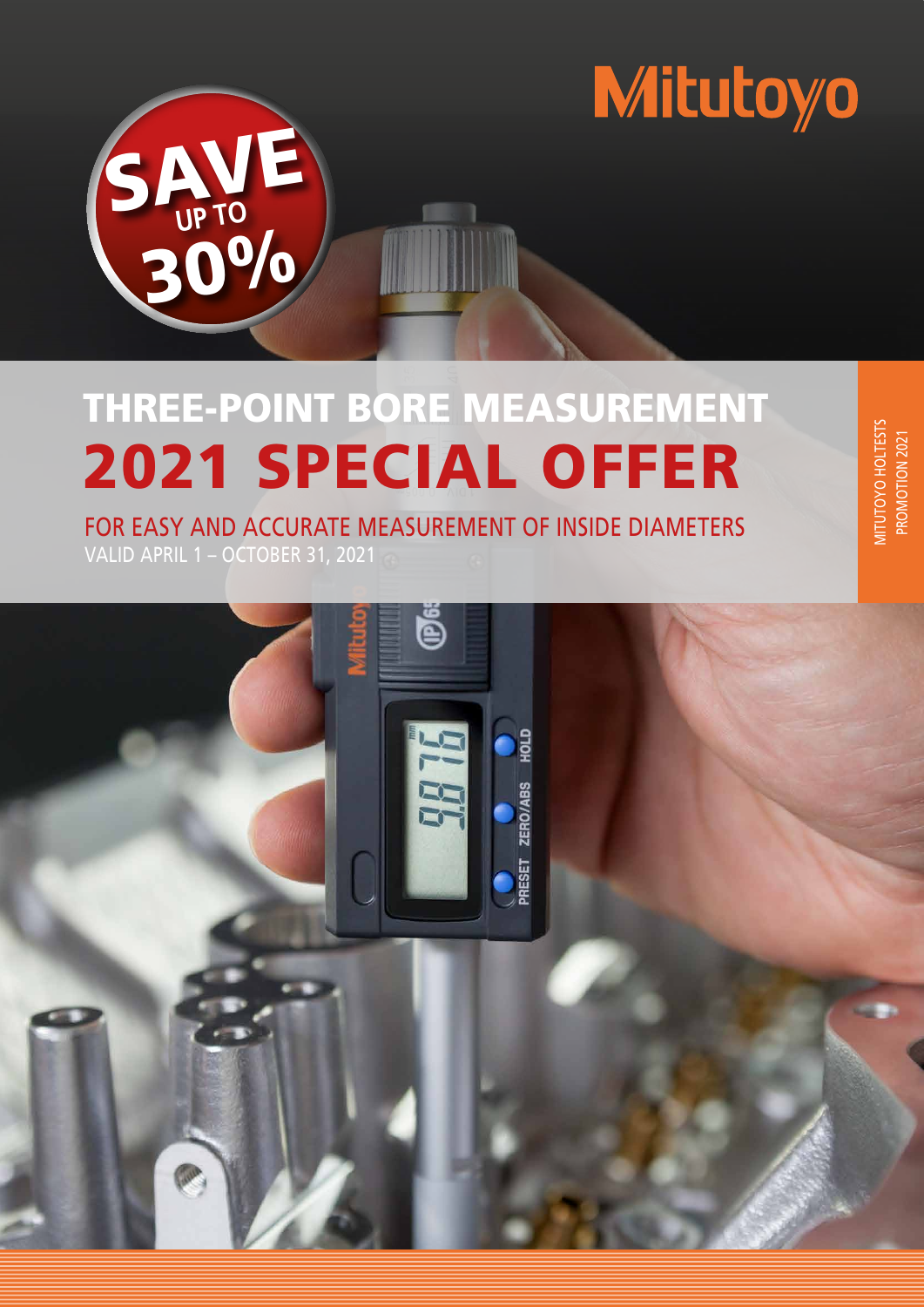# **Mitutoyo**



# THE MITUTOYO HOLTEST THREE-POINT INTERNAL MICROMETER







468-174

## **Individual Heads**

| No.     | Range       | Remarks                                                  | <b>List</b>      | Promotion   |
|---------|-------------|----------------------------------------------------------|------------------|-------------|
|         | [mm]        |                                                          | price $\epsilon$ | price $\in$ |
| 468-161 | $6 - 8$     | Including box, key, 1 battery, certificate of inspection | 1.059,00         | 869,00      |
| 468-162 | $8 - 10$    | Including box, key, 1 battery, certificate of inspection | 1.062,00         | 869,00      |
| 468-163 | $10 - 12$   | Including box, key, 1 battery, certificate of inspection | 1.060,00         | 869,00      |
| 468-164 | $12 - 16$   | Including box, key, 1 battery, certificate of inspection | 1.184,00         | 969,00      |
| 468-165 | $16 - 20$   | Including box, key, 1 battery, certificate of inspection | 1.186,00         | 969,00      |
| 468-166 | $20 - 25$   | Including box, key, 1 battery, certificate of inspection | 1.220,00         | 999,00      |
| 468-167 | $25 - 30$   | Including box, key, 1 battery, certificate of inspection | 1.220,00         | 999,00      |
| 468-168 | $30 - 40$   | Including box, key, 1 battery, certificate of inspection | 1.211,00         | 999,00      |
| 468-169 | $40 - 50$   | Including box, key, 1 battery, certificate of inspection | 1.223,00         | 999,00      |
| 468-170 | $50 - 63$   | Including box, key, 1 battery, certificate of inspection | 1.339,00         | 1.099,00    |
| 468-171 | $62 - 75$   | Including box, key, 1 battery, certificate of inspection | 1.350,00         | 1.099,00    |
| 468-172 | $75 - 88$   | Including box, key, 1 battery, certificate of inspection | 1.361,00         | 1.059,00    |
| 468-173 | $87 - 100$  | Including box, key, 1 battery, certificate of inspection | 1.377,00         | 1.059,00    |
| 468-174 | $100 - 125$ | Including box, key, 1 battery, certificate of inspection | 1.796,00         | 1.359,00    |
| 468-175 | 125 - 150   | Including box, key, 1 battery, certificate of inspection | 1.872,00         | 1.399,00    |
| 468-176 | 150 - 175   | Including box, key, 1 battery, certificate of inspection | 1.959,00         | 1.459,00    |
| 468-177 | $175 - 200$ | Including box, key, 1 battery, certificate of inspection | 2.068,00         | 1.499,00    |
| 468-178 | 200 - 225   | Including box, key, 1 battery, certificate of inspection | 2.187,00         | 1.559,00    |
| 468-179 | $225 - 250$ | Including box, key, 1 battery, certificate of inspection | 2.252,00         | 1.659,00    |
| 468-180 | 250 - 275   | Including box, key, 1 battery, certificate of inspection | 2.318,00         | 1.699,00    |
| 468-181 | 275 - 300   | Including box, key, 1 battery, certificate of inspection | 2.433,00         | 1.699,00    |



Typical application of using Holtest



**HOLDER FOR MICROMETER STAND 04AZB157** incl. Micrometer Stand 156-101-10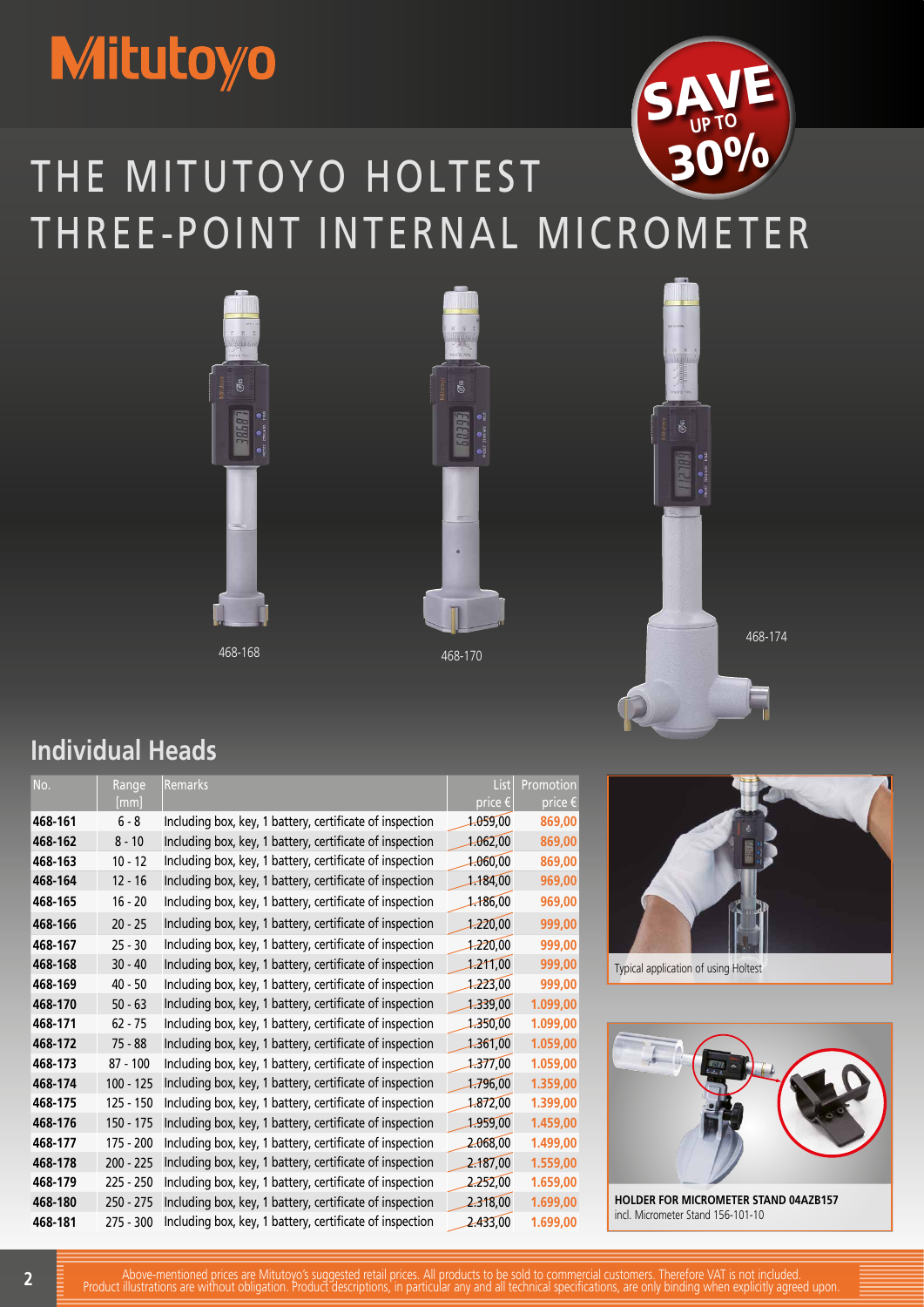# **Mitutoyo**





468-971 468-972 468-975

## **Interchangeable Head Sets**

| No.     | Range     | Remarks                                                            | List             | Promotion        |
|---------|-----------|--------------------------------------------------------------------|------------------|------------------|
|         | [mm]      |                                                                    | price $\epsilon$ | price $\epsilon$ |
| 468-971 | $6 - 12$  | Incl. 3 interchangeable measuring heads, 2 setting rings           | 1.951,00         | 1.459,00         |
| 468-972 | $12 - 20$ | Incl. 2 interchangeable measuring heads, 1 setting ring            | 1.599,00         | 1.199,00         |
| 468-973 | $20 - 50$ | Incl. 4 interchangeable measuring heads, 2 setting rings           | 2.550,00         | 1.999.00         |
| 468-974 |           | 50 - 100 Incl. 4 interchangeable measuring heads, 2 setting rings  | 3.647,00         | 2.759,00         |
| 468-975 |           | 100 - 200 Incl. 4 interchangeable measuring heads, 2 setting rings | 5.537,00         | 3.999,00         |



Example with U-WAVE wireless transmitter and connection cable





## **Non-Interchangeable Head Sets**

| No.     | Range | Remarks                                          | List        | Promotion        |
|---------|-------|--------------------------------------------------|-------------|------------------|
|         | [mm]  |                                                  | price $\in$ | price $\epsilon$ |
| 468-981 |       | 6 - 12 Incl. 3 IP65 micrometer, 2 setting rings  | 2.769,00    | 2.199,00         |
| 468-982 |       | 12 - 25 Incl. 3 IP65 micrometer, 2 setting rings | 3.077,00    | 2.399,00         |
| 468-983 |       | 25 - 50 Incl. 3 IP65 micrometer, 2 setting rings | 3.242,00    | 2.499,00         |
| 468-984 |       | 50 - 75 Incl. 2 IP65 micrometer, 1 setting ring  | 2.550,00    | 1.999,00         |
| 468-985 |       | 75 - 100 Incl. 2 IP65 micrometer, 1 setting ring | 3.090,00    | 2.199,00         |

# 468-981 468-983 468-985 **BO** BOTH

Function lock (see illustration of lock symbol above)

### **Optional accessories**

| No.        | Designation                        | <b>Remarks</b>                           | List             | Promotion |
|------------|------------------------------------|------------------------------------------|------------------|-----------|
|            |                                    |                                          | price $\epsilon$ | price €   |
| 04AZB157   | <b>Holder for Micrometer Stand</b> |                                          | 52,00            | 42,90     |
| 156-101-10 | Micrometer Stand                   | Adjustable angle type up to 100 mm range | 59,00            |           |
| 02AZD730G  | U-WAVE wireless transmitter        | IP67 type                                | 163,00           | -         |
| 02AZD880G  | U-WAVE wireless transmitter        | Buzzer type                              | 163,00           |           |
| 02AZD790B  | U-WAVE connection cable            | For IP65 3-point internal micrometer     | 97,00            |           |
| 05CZA662   | DIGIMATIC cable (2 m)              | For IP65 3-point internal micrometer     | 91,00            |           |
| 05CZA663   | DIGIMATIC cable (2 m)              | For IP65 3-point internal micrometer     | 92,00            |           |
| 06AFM380B  | USB Input Tool Direct Cable (2 m)  | For IP65 3-point internal micrometer     | 122,00           |           |